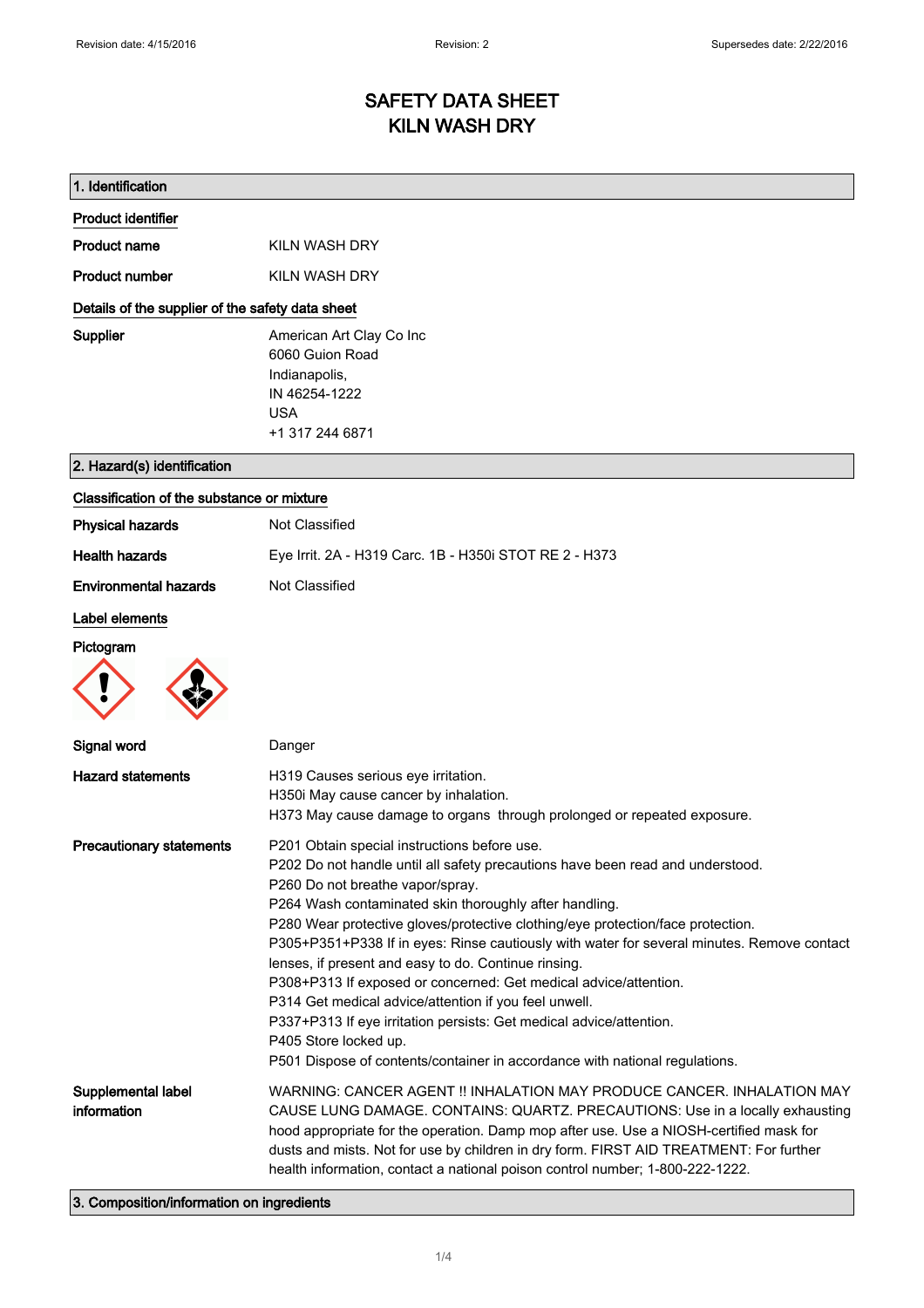# KILN WASH DRY

## **Mixtures**

| IVIIALUI <del>0</del> 3                                                                           |                                                                                                                                                                                                                                                    |  |
|---------------------------------------------------------------------------------------------------|----------------------------------------------------------------------------------------------------------------------------------------------------------------------------------------------------------------------------------------------------|--|
| silica                                                                                            | 30-60%                                                                                                                                                                                                                                             |  |
| CAS number: 14808-60-7                                                                            |                                                                                                                                                                                                                                                    |  |
| Classification<br>Not Classified                                                                  |                                                                                                                                                                                                                                                    |  |
|                                                                                                   | The Full Text for all Hazard Statements are Displayed in Section 16.                                                                                                                                                                               |  |
| 4. First-aid measures                                                                             |                                                                                                                                                                                                                                                    |  |
| Description of first aid measures                                                                 |                                                                                                                                                                                                                                                    |  |
| Inhalation                                                                                        | Unlikely route of exposure as the product does not contain volatile substances.                                                                                                                                                                    |  |
| Ingestion                                                                                         | Do not induce vomiting. Rinse mouth thoroughly with water. Give a few small glasses of water<br>or milk to drink. Get medical attention if any discomfort continues.                                                                               |  |
| <b>Skin Contact</b>                                                                               | Wash skin thoroughly with soap and water.                                                                                                                                                                                                          |  |
| Eye contact                                                                                       | Rinse with water.                                                                                                                                                                                                                                  |  |
| Most important symptoms and effects, both acute and delayed                                       |                                                                                                                                                                                                                                                    |  |
| <b>Skin contact</b>                                                                               | Prolonged skin contact may cause redness and irritation.                                                                                                                                                                                           |  |
| 5. Fire-fighting measures                                                                         |                                                                                                                                                                                                                                                    |  |
| <b>Extinguishing media</b>                                                                        |                                                                                                                                                                                                                                                    |  |
| Suitable extinguishing media                                                                      | Use fire-extinguishing media suitable for the surrounding fire.                                                                                                                                                                                    |  |
| Special hazards arising from the substance or mixture                                             |                                                                                                                                                                                                                                                    |  |
| Specific hazards                                                                                  | The product is not believed to present a hazard due to its physical nature.                                                                                                                                                                        |  |
| <b>Advice for firefighters</b>                                                                    |                                                                                                                                                                                                                                                    |  |
| Special protective equipment<br>for firefighters                                                  | Use protective equipment appropriate for surrounding materials.                                                                                                                                                                                    |  |
| 6. Accidental release measures                                                                    |                                                                                                                                                                                                                                                    |  |
| 7. Handling and storage                                                                           |                                                                                                                                                                                                                                                    |  |
| Precautions for safe handling                                                                     |                                                                                                                                                                                                                                                    |  |
| <b>Usage precautions</b>                                                                          | Read label before use. Do not eat, drink or smoke when using this product. Good personal<br>hygiene procedures should be implemented. Wash hands and any other contaminated areas<br>of the body with soap and water before leaving the work site. |  |
| Conditions for safe storage, including any incompatibilities                                      |                                                                                                                                                                                                                                                    |  |
| <b>Storage precautions</b>                                                                        | Store in tightly-closed, original container in a dry and cool place.                                                                                                                                                                               |  |
| 8. Exposure Controls/personal protection                                                          |                                                                                                                                                                                                                                                    |  |
| <b>Control parameters</b>                                                                         |                                                                                                                                                                                                                                                    |  |
| Occupational exposure limits                                                                      |                                                                                                                                                                                                                                                    |  |
| silica                                                                                            |                                                                                                                                                                                                                                                    |  |
| Long-term exposure limit (8-hour TWA): ACGIH 0.025 mg/m <sup>3</sup><br>respirable fraction<br>A2 |                                                                                                                                                                                                                                                    |  |

ACGIH = American Conference of Governmental Industrial Hygienists.

A2 = Suspected Human Carcinogen.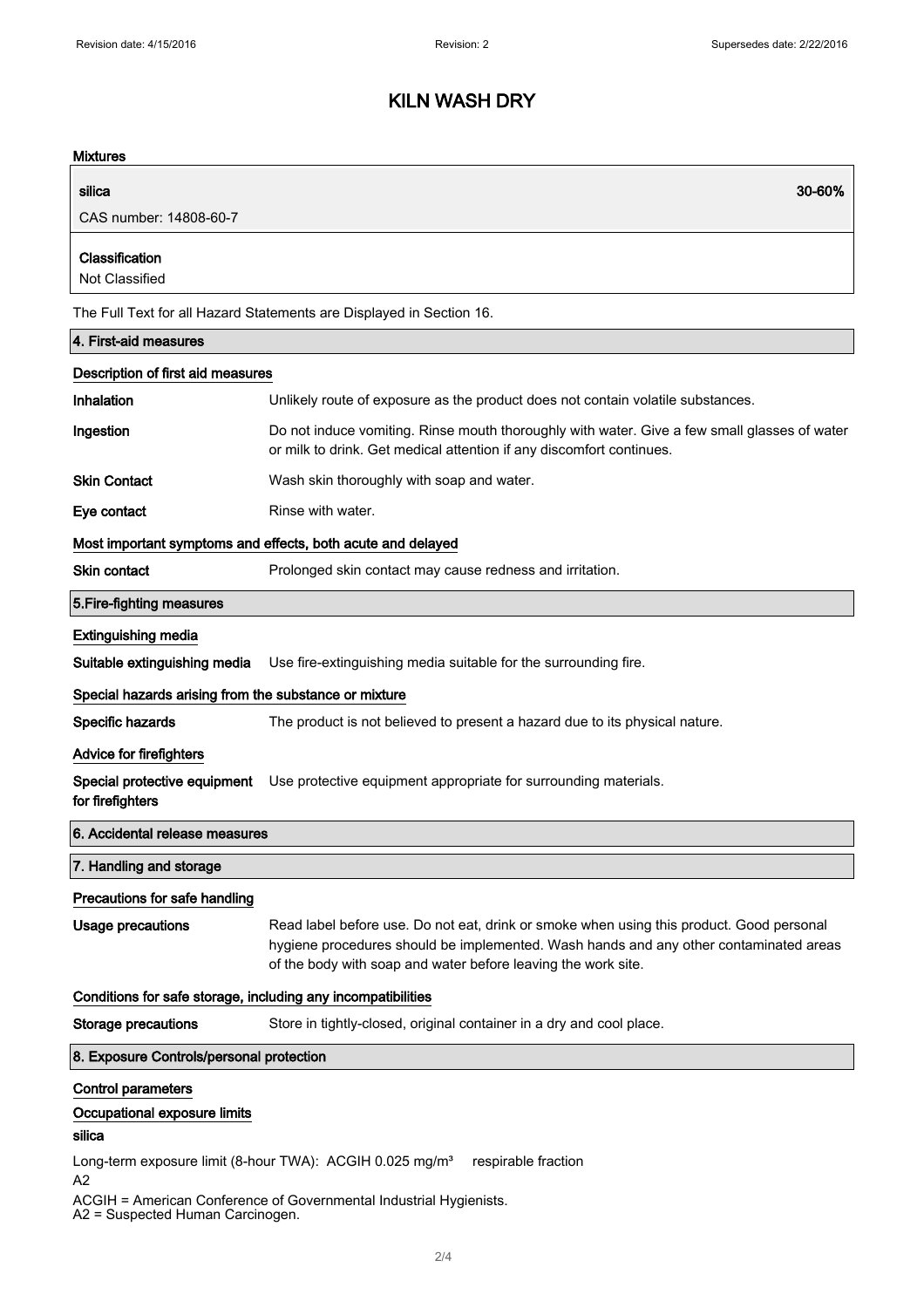## KILN WASH DRY

### silica (CAS: 14808-60-7)

| Immediate danger to life<br>and health                | 50 mg/m <sup>3</sup> 25 mg/m <sup>3</sup>                                                                                                                                                    |  |
|-------------------------------------------------------|----------------------------------------------------------------------------------------------------------------------------------------------------------------------------------------------|--|
| <b>Exposure controls</b>                              |                                                                                                                                                                                              |  |
| Protective equipment                                  |                                                                                                                                                                                              |  |
|                                                       |                                                                                                                                                                                              |  |
| 9. Physical and Chemical Properties                   |                                                                                                                                                                                              |  |
| Information on basic physical and chemical properties |                                                                                                                                                                                              |  |
| Appearance                                            | Powder.                                                                                                                                                                                      |  |
| 10. Stability and reactivity                          |                                                                                                                                                                                              |  |
| Reactivity                                            | There are no known reactivity hazards associated with this product.                                                                                                                          |  |
| <b>Stability</b>                                      | No particular stability concerns.                                                                                                                                                            |  |
| 11. Toxicological information                         |                                                                                                                                                                                              |  |
| 12. Ecological Information                            |                                                                                                                                                                                              |  |
| 13. Disposal considerations                           |                                                                                                                                                                                              |  |
| Waste treatment methods                               |                                                                                                                                                                                              |  |
| <b>General information</b>                            | Dispose of waste product or used containers in accordance with local regulations When<br>handling waste, the safety precautions applying to handling of the product should be<br>considered. |  |
| 14. Transport information                             |                                                                                                                                                                                              |  |
| General                                               | The product is not covered by international regulations on the transport of dangerous goods<br>(IMDG, IATA, DoT).                                                                            |  |
| 15. Regulatory information                            |                                                                                                                                                                                              |  |

## US State Regulations

#### California Proposition 65 Carcinogens and Reproductive Toxins

Known to the State of California to cause cancer. Contains: silica

## silica

30-60%

#### Inventories

## Canada - DSL/NDSL

All the ingredients are listed or exempt.

## US - TSCA

All the ingredients are listed or exempt.